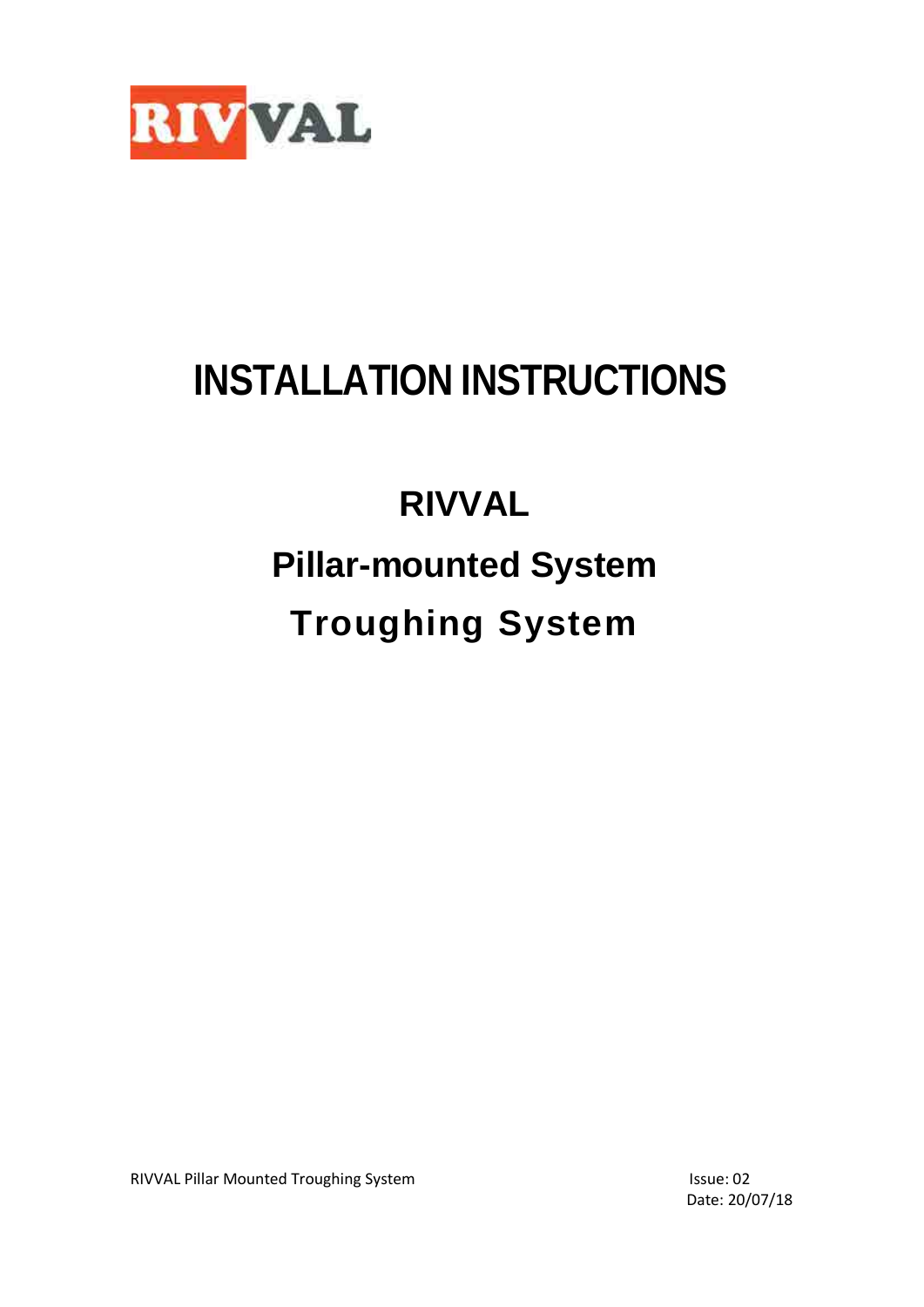

RIVVAL Pillar Mounted Troughing System Issue: 02

Date: 20/07/18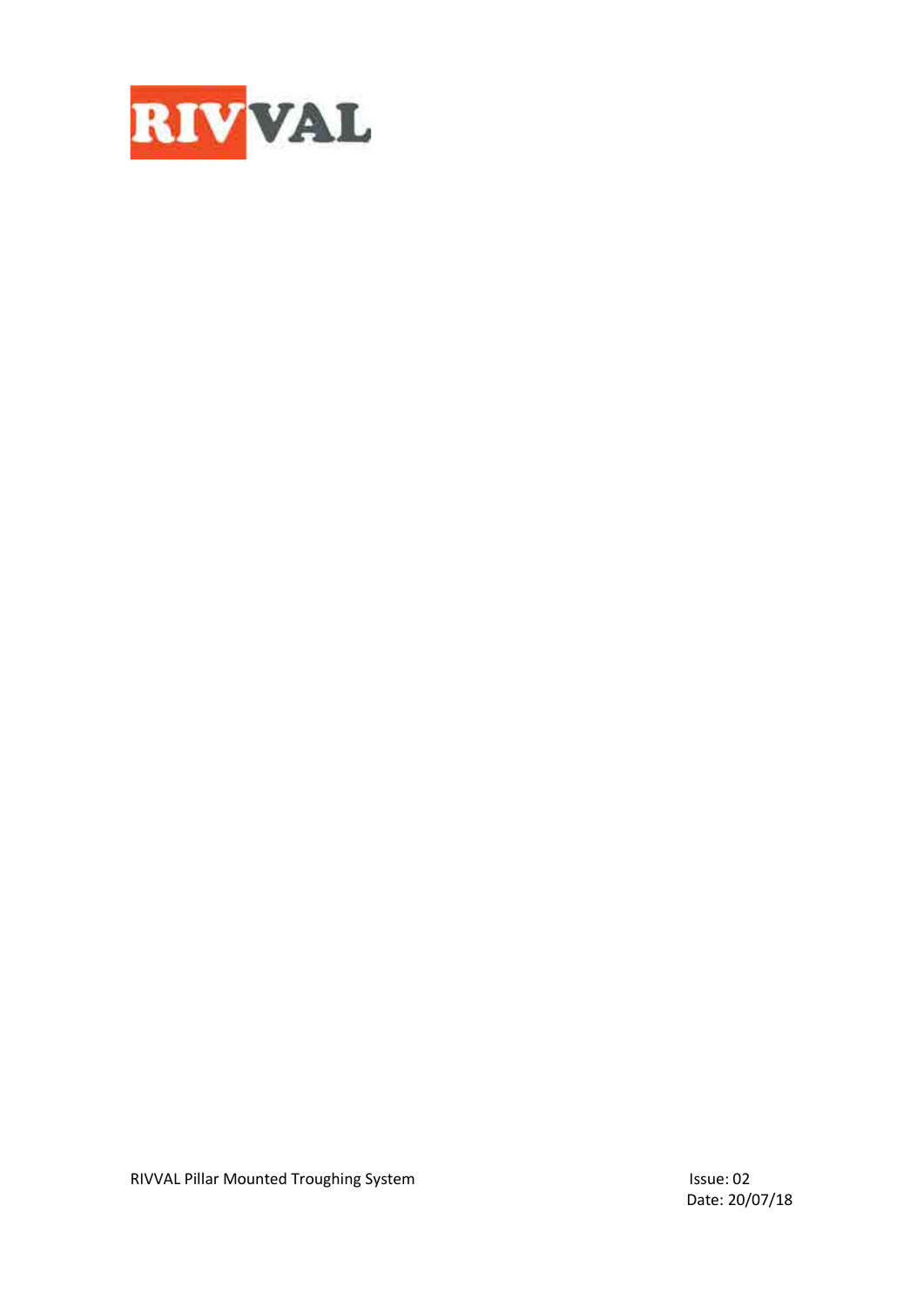

|     | <b>Contents Installation Instructions</b>                                                                                                                                                                                                                                                                                                                                                                                           | Page                                                                                                                                                                                     |
|-----|-------------------------------------------------------------------------------------------------------------------------------------------------------------------------------------------------------------------------------------------------------------------------------------------------------------------------------------------------------------------------------------------------------------------------------------|------------------------------------------------------------------------------------------------------------------------------------------------------------------------------------------|
| 1.0 | <b>System Description</b>                                                                                                                                                                                                                                                                                                                                                                                                           | $\overline{2}$<br>3<br>4<br>4<br>$\overline{\mathcal{A}}$<br>$\overline{\mathbf{4}}$<br>$4 - 5$<br>$\frac{6}{7}$<br>$\overline{7}$<br>$8 - 9$<br>10 <sup>°</sup><br>10<br>11<br>11<br>12 |
| 2.0 | Specifications<br><b>Sizes</b><br>2.1                                                                                                                                                                                                                                                                                                                                                                                               |                                                                                                                                                                                          |
| 3.0 | Installation<br>3.1<br>Preparing the Installation<br>3.1.1 Tools required<br>3.2<br><b>Steel Props and Mounting Structure</b><br><b>Steel Props</b><br>3.2.1<br><b>Mounting Structure</b><br>3.2.2<br>3.3 Cable Duct Profile and Lid Profile<br>3.3.1 Cable Duct Profile<br>3.3.2 Lid Profile<br><b>Mounting Hardware</b><br>3.4<br>3.4.1 Lowering Kit<br>3.4.2 Cable Outlet Gland<br>3.4.3 Special Components<br>3.4.4 Coupler Kit |                                                                                                                                                                                          |
| 4.0 | <b>Exploded View</b><br>Size 2<br>5.1                                                                                                                                                                                                                                                                                                                                                                                               | 13                                                                                                                                                                                       |
| 6.1 | Design Drawings<br><b>Overall Design Size 2</b><br>6.2                                                                                                                                                                                                                                                                                                                                                                              | 14                                                                                                                                                                                       |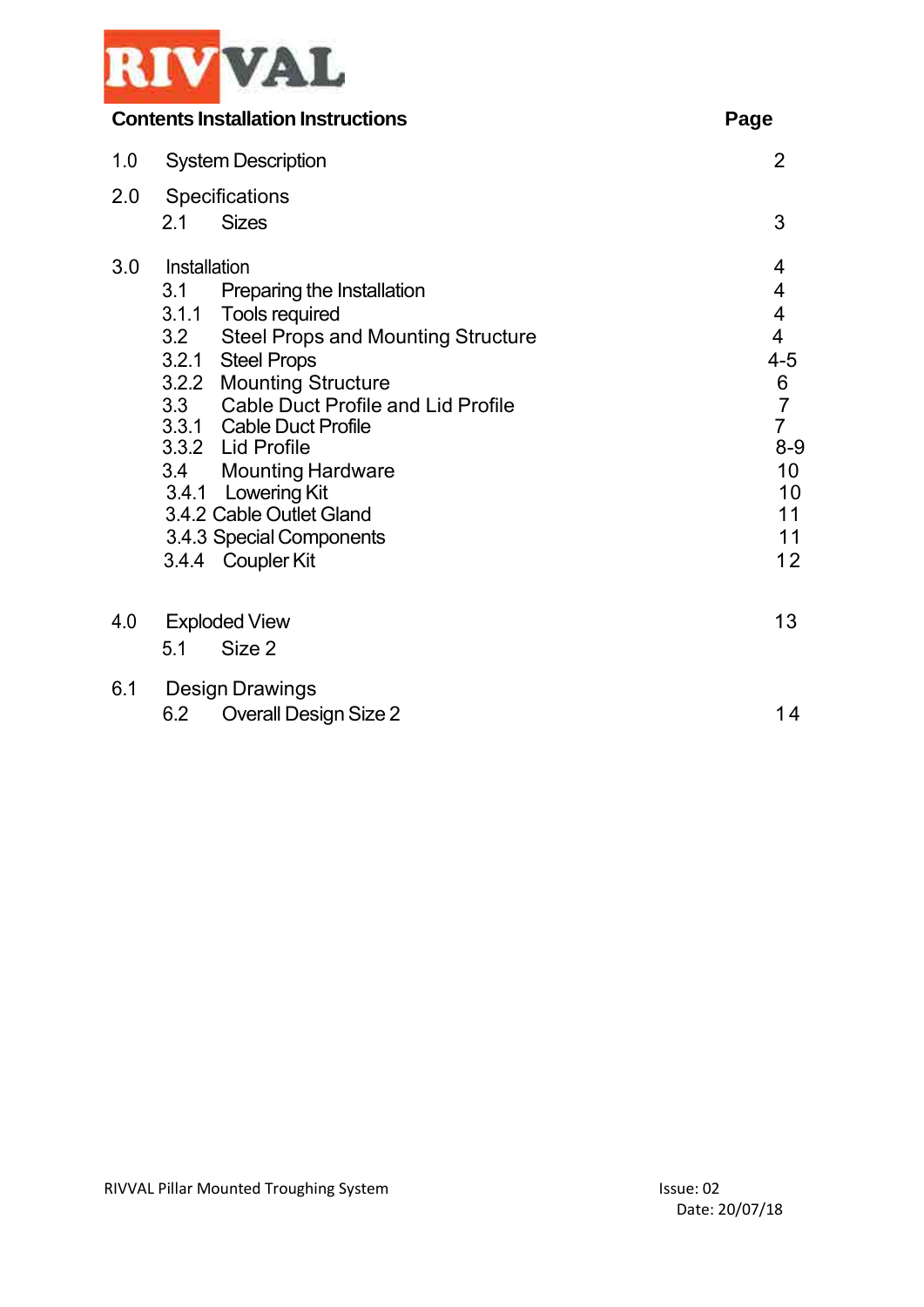

# <span id="page-3-0"></span>**1.0 System Description**

The RIVVAL pillar-mounted troughing system is a system of pillar-mounted cable ducts made of glass fibre reinforced plastic (GRP), utilised without any separate mounting framework.

The system consists of an IPE 100 steel girder, two supporting angles, one connecting plate and two mounting plates made of steel, the trough profile and the lid profile made of GRP. All steel parts and mounting hardware are hot galvanized and electroplated.

The ducts are perfectly suitable for installation in topographically difficult terrain, at river crossings, on noise barriers and bridge railings. They are easily adapted to local conditions, e.g. at deviations around masts etc.

The specific mounting plates allow for the compensation of dimensional inaccuracies caused by ramming.

Please note the Type 1A installation process differs from that of the Type 1/2 process.

# Note: The RIVVAL pillar-mounted system is not for use in tunnels.

The RIVVAL cable duct system may only be installed outside of safety zones (refuges) according to local guidelines. The minimum clearance between cable duct system and track centreline will have to be determined dependent on the respective track speed on the basis of the currently valid guidelines of the relevant Railway authority.



Fig. 1 – GRP cable duct installed



Please take into account that lateral or top snow loads are to be expected if the cable duct system is installed in excavations or on slopes with snow flow, snowdrift and the deploymentof a snow plough. In these cases the plannerwill have to verify and ultimately decide if utilisation of the pillar-mounted GRP cable duct system will be possible. In areas subject to falling rocks installation of the cable duct is not permissible. Please also note that the cable duct system may not be subject to any loads that result from railroad traffic.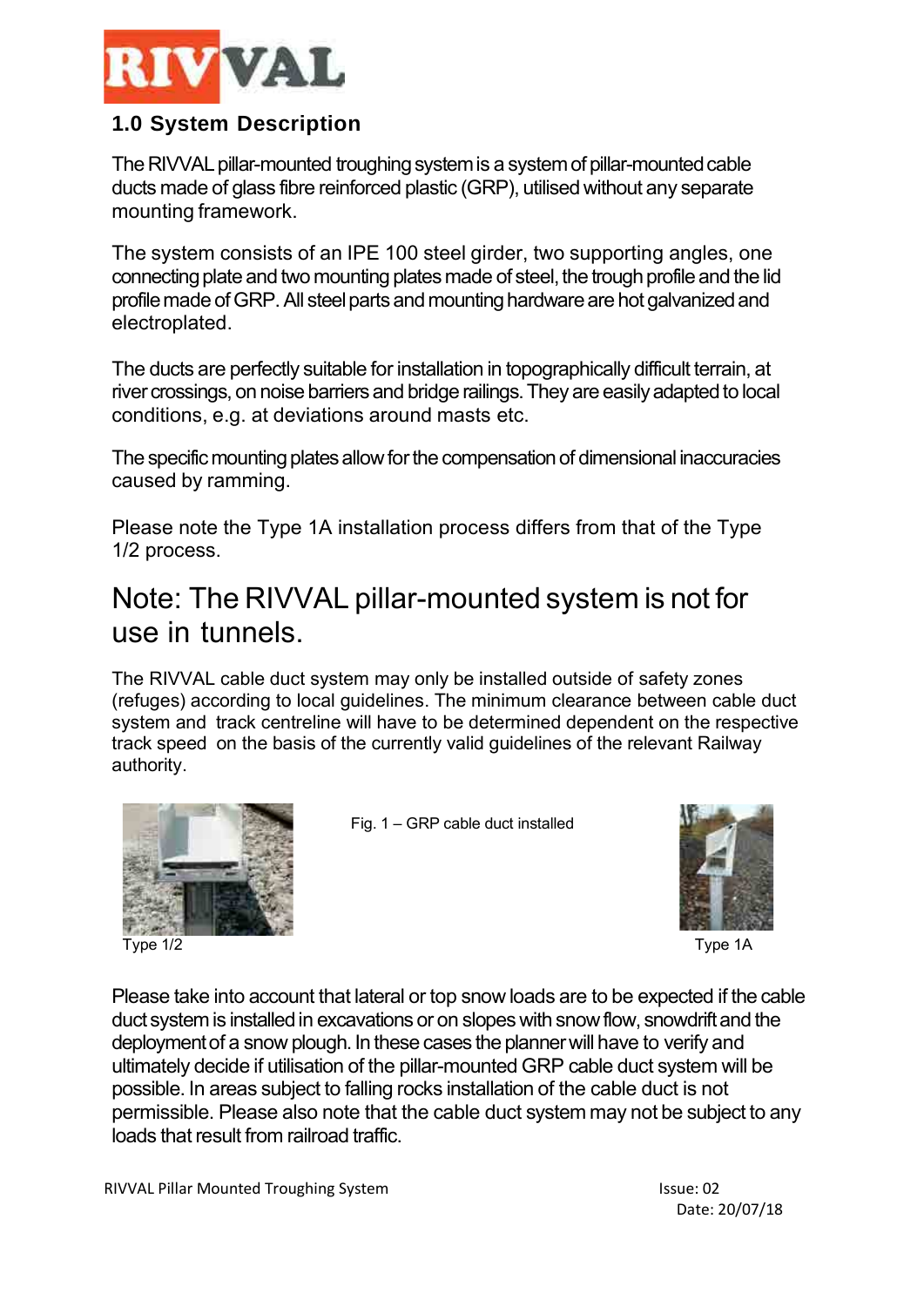

# <span id="page-4-0"></span>**2.0 Specifications**

### **2.1 Sizes**

The product shall be available in three different variants in the following sizes:-

| Size 1                  | Size 1A                                             | Size 2                                                                                                                                    |                                                                                                  |  |
|-------------------------|-----------------------------------------------------|-------------------------------------------------------------------------------------------------------------------------------------------|--------------------------------------------------------------------------------------------------|--|
| 6,000 mm                | 6,000 mm                                            | 6,000mm                                                                                                                                   |                                                                                                  |  |
| 100 mm                  | 150 mm                                              | 250 mm                                                                                                                                    |                                                                                                  |  |
| 150 mm                  | 150 mm                                              | <b>150mm</b>                                                                                                                              |                                                                                                  |  |
| 32 kg                   | 44 kg                                               | 52 kg                                                                                                                                     |                                                                                                  |  |
|                         |                                                     |                                                                                                                                           |                                                                                                  |  |
|                         |                                                     |                                                                                                                                           | transverse                                                                                       |  |
| ÷                       |                                                     |                                                                                                                                           | 100 Mpa                                                                                          |  |
|                         |                                                     |                                                                                                                                           | 140 Mpa                                                                                          |  |
| E-modulus tension       |                                                     |                                                                                                                                           | 10,000 Mpa                                                                                       |  |
| E-modulus flexure       |                                                     |                                                                                                                                           | 11,000 Mpa                                                                                       |  |
| Elongation at rupture   |                                                     | $1.0 - 1.8 %$                                                                                                                             |                                                                                                  |  |
| Pressure modulus        |                                                     |                                                                                                                                           | 4,000 Mpa                                                                                        |  |
|                         |                                                     |                                                                                                                                           |                                                                                                  |  |
| Impact resistance IZOD  |                                                     |                                                                                                                                           |                                                                                                  |  |
|                         |                                                     |                                                                                                                                           |                                                                                                  |  |
| Thermal properties<br>t | permanent dimensional stability from -30°C to +85°C |                                                                                                                                           |                                                                                                  |  |
| Service load vertical   |                                                     | 1.2 kN/m + 0.75 kN man load                                                                                                               |                                                                                                  |  |
| Wind load horizontal    |                                                     | 1.45 $kN/m^2$                                                                                                                             |                                                                                                  |  |
|                         |                                                     | approx. 6.2 kg/m<br>approx. 2.2 kg/m<br>longitudinal<br>300 Mpa<br>250 Mpa<br>20,000 Mpa<br>25,000 Mpa<br>: 1.8 kg/dm <sup>3</sup><br>:45 | MR - mats and roving-reinforced glass-fibre profile<br>10,000 Mpa<br>: 1,600 J/m Barcol hardness |  |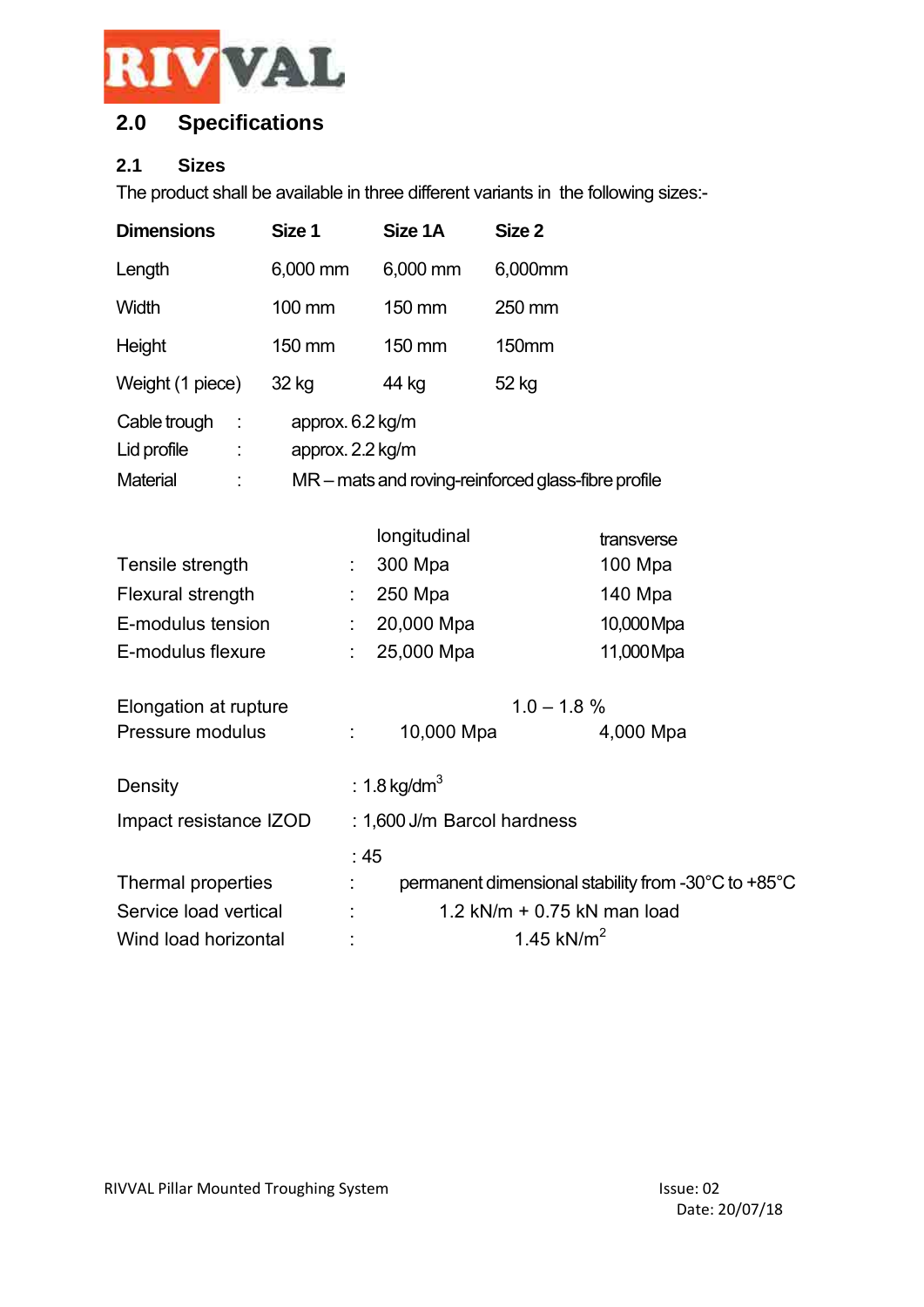

# <span id="page-5-0"></span>**3.0 Installation**

## <span id="page-5-1"></span>**3.1 Preparing the Installation**

Installation of the cable ducts will generally have to be carried out on the basis of the approved planning or operational guidelines of the relevant rail operator. It is a requirement that all personnel are instructed in the installation guidelines for the area prior to commencing installation.

As a matter of principle, all components should be inspected for damages prior to their installation. Only GRP profiles and steel components without any defects may be installed. Any modifications (e.g. extension of the cable duct profile) and repairs of GRP profiles or components will immediately render the warranty void.

Unloading of the components at the construction site or storage facility will be on the pallets supplied only, using suitable lifting devices or individually by hand. No liability whatsoever is assumed for consequential damages that result from improper handling of individual components.

## <span id="page-5-2"></span>**3.1.1 Tools required**

The following tools are required for the installation:

- Piling rig with quide bush for IPE 100 (Where piling option is undertaken);
- 2 off 19 mm open-end spanners (or box-end spanner);
- Offset screwdriver TX40;
- Power drill;
- 5.5 mm and 8.5 mm drill bits;
- D 85 crown bit with centring drill (for cable outlet gland) Torque spanner
- Spirit level File;
- Angle grinder, cutting disk or saw;
- Zinc repair spray;
- Personal protective equipment (PPE) in line with local requirements.

## <span id="page-5-3"></span>**3.2 Steel Props and Mounting Structure**

## **3.2.1. Steel Props**

The steel props IPE 100 are rammed, buried or imbedded in concrete, dependent on the local ground conditions encountered on site. The minimum distance between steel props (cable duct) and track centreline will have to be determined dependent on the respective track speed on the basis of the currently valid guidelines of the relevant Railway authority.

Adherence to a protruding length of 0.20 m is recommended.

The regular clamping depth is 1.30 m for standard ground of category 3. Adapt the clamping depth to the local conditions encountered on site in case of deviations (e.g. sandy ground).

RIVVAL Pillar Mounted Troughing System Issue: 02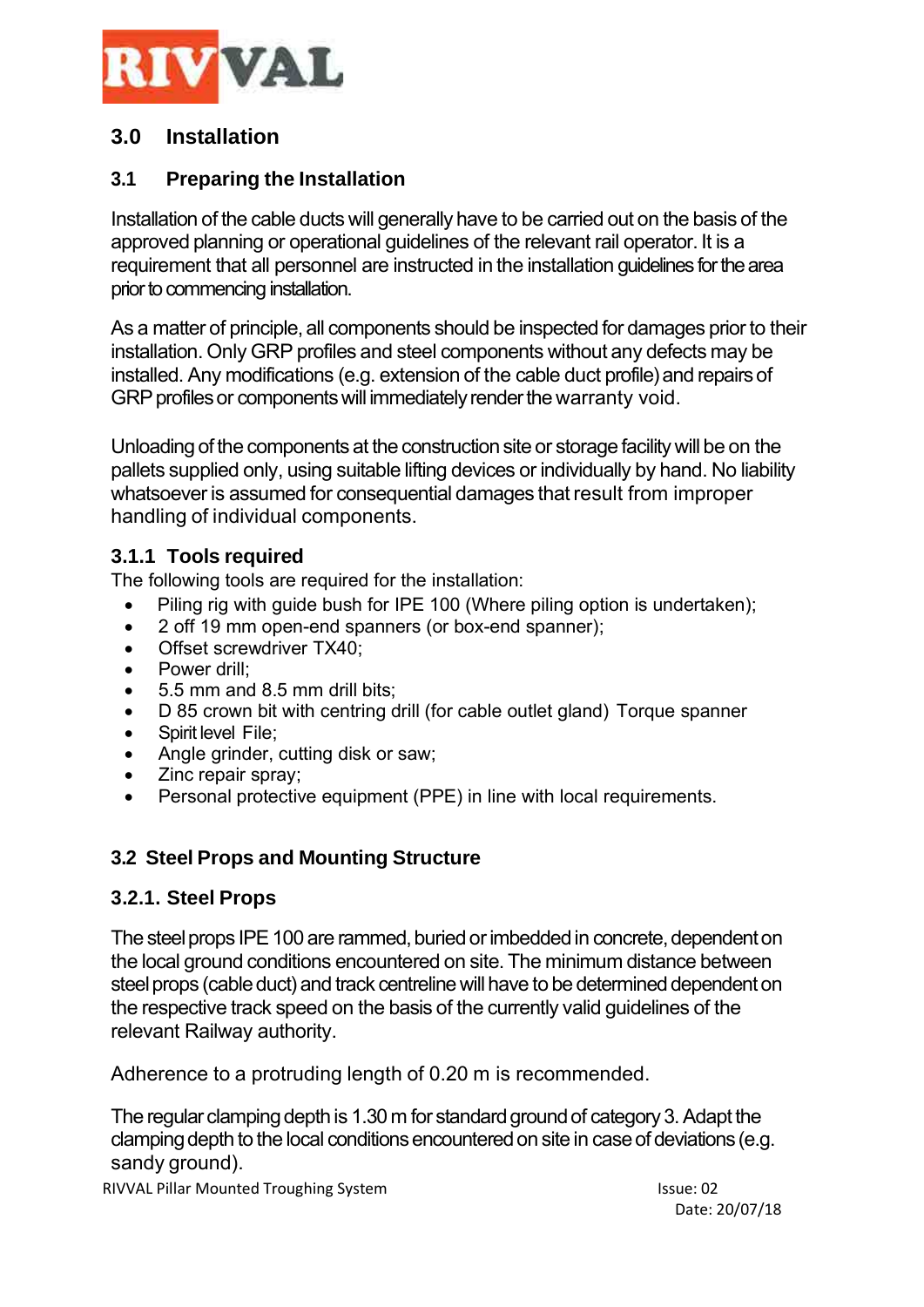



Fig. 2 – Spacer gauge 6 m

Use a spacer gauge (fig. 2) to properly space the steel props (6 m) and use appropriate equipment for ramming the props. Make sure that the props are aligned properly, are at the same level (height) and installed vertically. The standard length of the steel props is 1,500 mm. Longer props are marked accordingly at the flange  $(e.g. 2,000 \text{ mm} = 20 \text{ or } 2,500 \text{ mm} = 25).$ 

The height difference between props should not exceed a value of 2 mm.

If the distance between props is shortened, the cable trough profile and possibly the lid profile will have to be shortened accordingly.

A pneumatic pile driver GR40 with guide bush is recommended for IPE100 (fig. 4) for ramming the props into the ground.

Please comply with the accident prevention stipulations for "Ramming" and the operating instructions of the equipment manufacturer when operating a pile driver.



Fig. 3 – Pile driver GR40 – positioned on pile

Position the pile driver on top of the pile to be rammed (fig. 3), align the pile to be rammed and slowly open the ball valve. Steady the pile until slightly rammed in and then continue without supporting the pile. On account of the strong vibrations encountered, do not hold on to the pile driver during operation.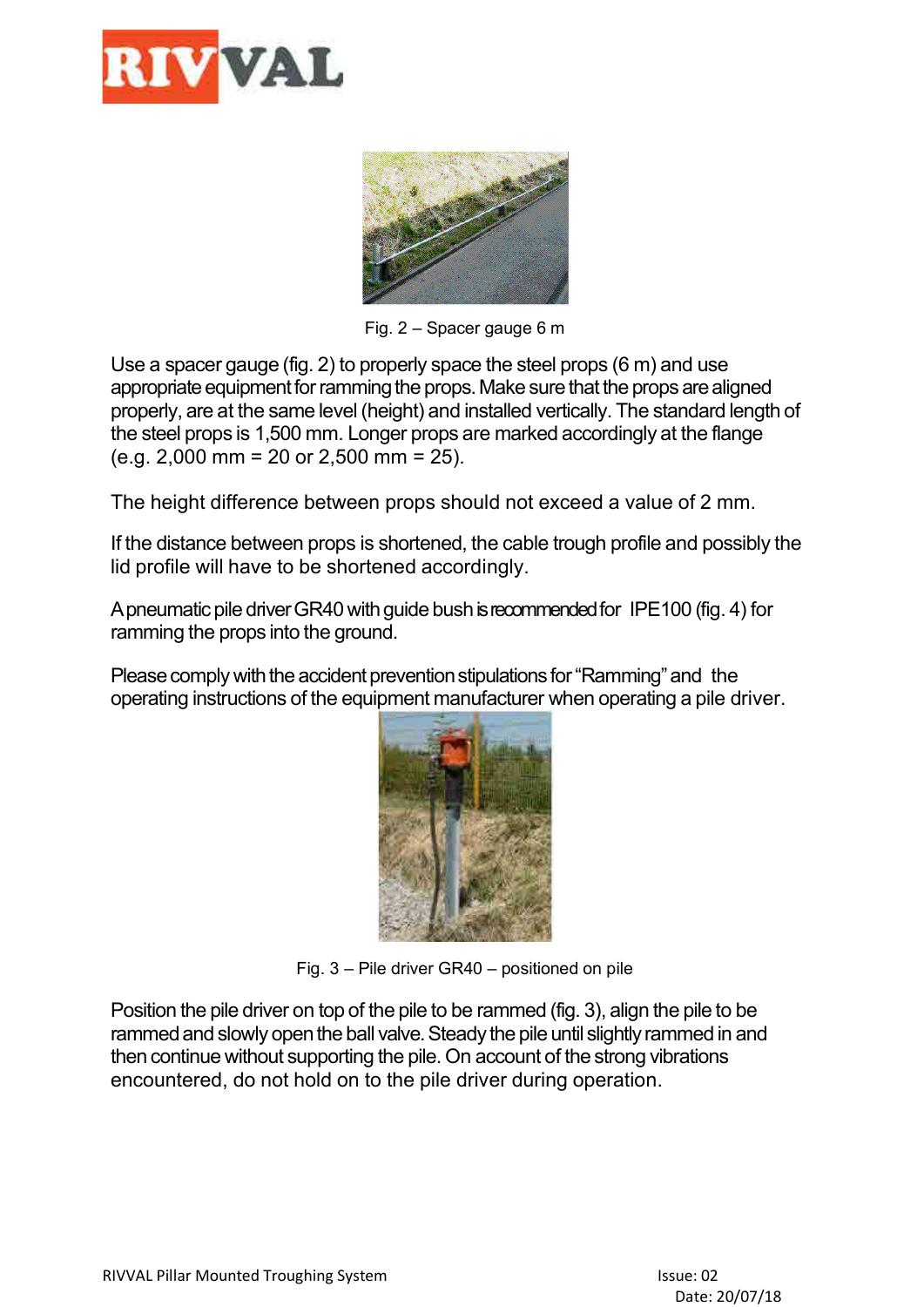



Fig. 4 – Pneumatic pile driver GR40 with guide bush IPE 100

#### <span id="page-7-0"></span>**3.2.2 Mounting structure**

First align the height of the preassembled mounting structure (consisting of: 2 ea. Connecting angles, 1 ea. connecting plate and 2 ea. mounting plates) and attach to the steel prop using M1 2x45 (ISO 4017) bolts (tighten to 90 Nm). Then bolt the mounting plates to the connecting angles, using M12x45 (ISO 8677) bolts (tighten to 90 Nm – fig. 5).

The slotted holes in the mounting structure allow for accurate adjustment in longitudinal and transverse direction and alignment of the height.

Use a hinged angle instead of a connecting angle (rigid) in case of vertical changes of slopes, e.g. at inclinations or downhill sections.



Fig. 5 – Mounting structure installed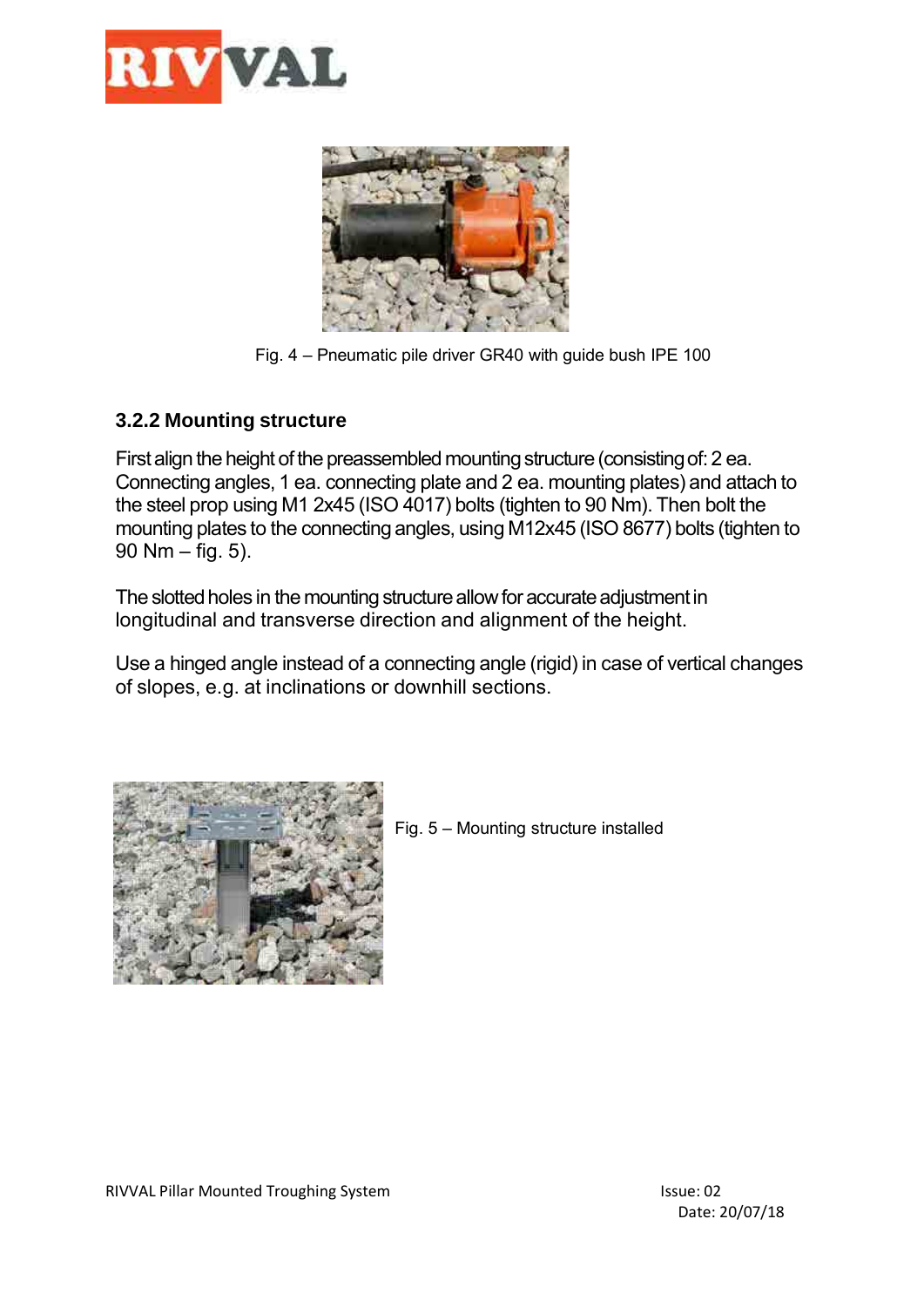

# **3.3 Cable Duct Profile and Lid Profile**

# <span id="page-8-0"></span>**3.3.1 Cable Duct Profile**

After the mounting structure has been adjusted properly and bolted to the steel props, insert the cable duct into the plate (floating installation). **Make sure to adhere to anairgap of 3 mm(fig. 6) atthe buttjoint.**Securethe installedcable troughs in intervals of 30 m (on both sides) using grooved pins (fig. 7). The hole in the mounting plate serves as a drilling iig. Mitring is not required for horizontal bends (typical railroad radii).

If obstacles such as e.g. overhead line masts or signal masts are detoured, the cable troughs and lid profiles will have to be cut to the required angle (mitred) at the butt joint with a diamond cutting disk equipped angle grinder. Ensure correct PPE is worn in line with the cutter operating instructions.

A lowering kit is required for vertical deviations in order to ensure stress-free installation of the cable ducts (mounting structure: hinged angle and upper plate Size 2).

If the pillar-mounted cable route is not connected to an underground cable duct or the like, an end cover will have to be installed at the end of the duct.





Fig. 6 – 3 mm air gap extending Fig. 7 – Cable profile secured with grooved pin

#### **Stress-free installation of the cable ducts is essential.**

**No sharpedges are permissible at the inside oroutside of the cableduct system.**

**Make sure andcomplywiththe maximumpermissiblebendingradiiof the cables to be installed.**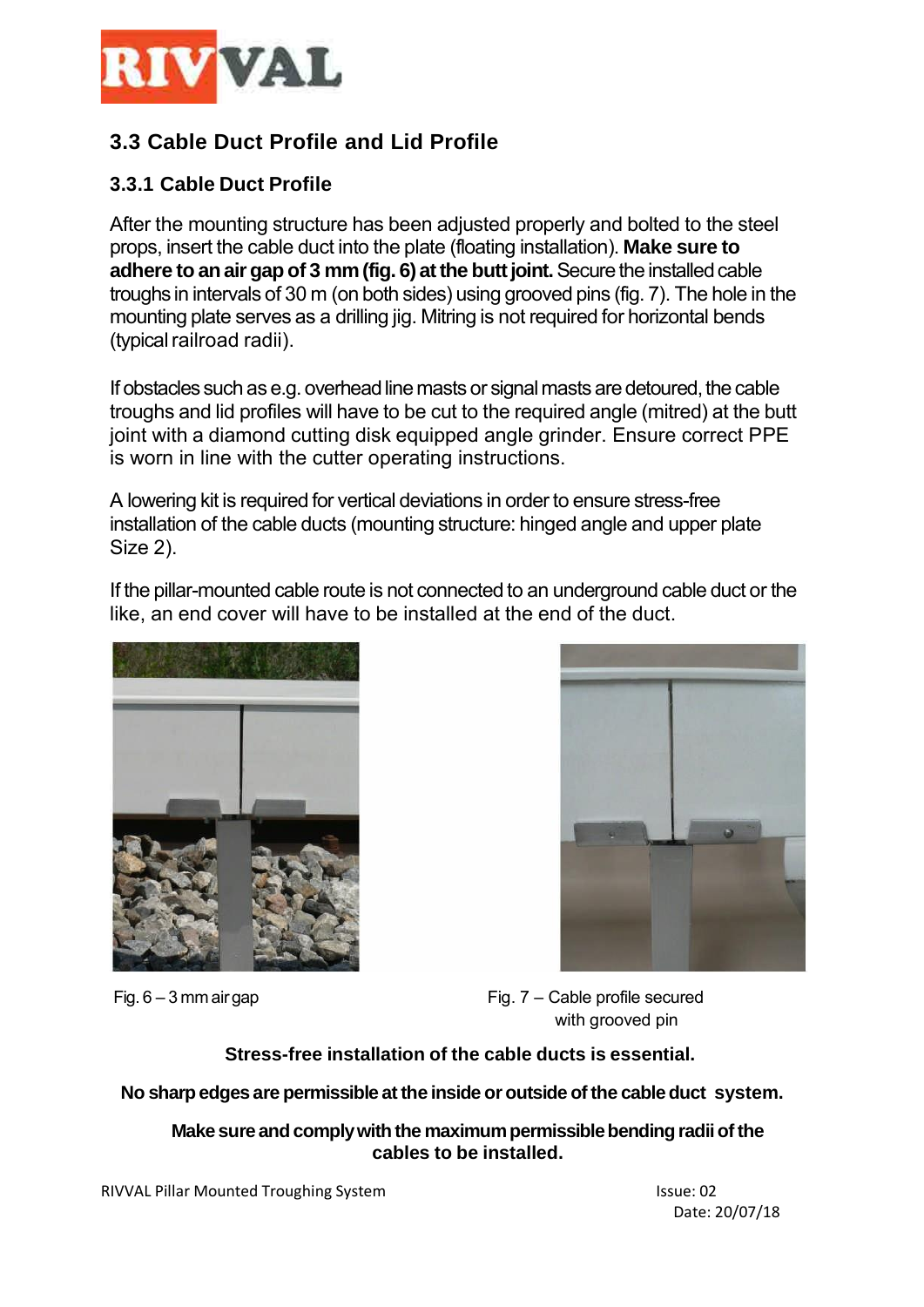

# **3.3.2 Lid Profile**

Position and install the lid of 6 m length as follows:



Fig. 8 – Lid profile, locking bar, mushroom head bolt, offset screwdriver

Insert the mushroom head bolts (M8x1 6 4.8 DACROMET with flange, 5 ea. per 6 m of lid profile) into the bore in the lid from the top and thread 2 turns into the locking bar steadied from underneath (exploded view). Then rotate the locking bar in longitudinal direction of the lid (fig. 8). On straight cable troughs, position the first lid so that the lid centre is aligned with the joint of the cable troughs (one lid connects to troughs). Then tighten the mushroom head bolt to  $30 - 40$  Nm, using a TX40 offset screwdriver.

Turning the mushroom head bolt will rotate the locking bar to mesh with the lower part of the cable trough (fig. 9). The remaining lids are installed similar to the first one. Cut the last lid in two, using a diamond disc equipped angle grinder. The two lid halves are used to close the remaining open trough sections at the beginning and end of the cable route.

In bends (typical railroad radii), the lid may be positioned no further than 50 mm away from the joint of the cable troughs in order to ensure stress-free installation. The lid must be mitred in case of any change of direction of the cable duct system.

# **Make sure to adhere to an air gap of 3 mm between lids.**



Fig. 9 – Locking bar installed In Type 2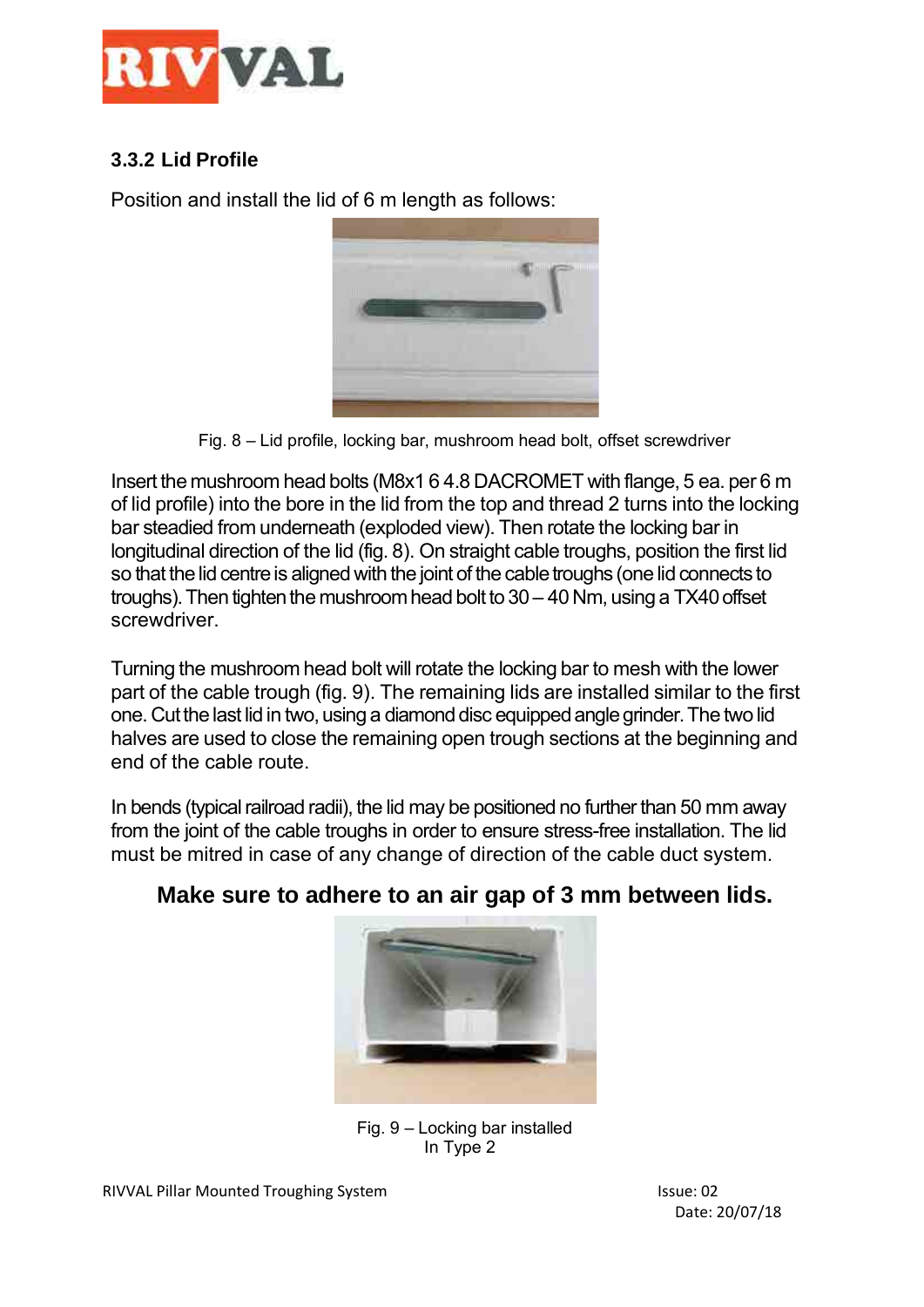

Do not store the lids loosely and unprotected next to the installed cable duct system.

In order to ensure the stability of the cable duct system, it may be necessary to close the cable ducts with the lids (also empty cable ducts) and latch them in accordance with the installation instructions in case of unfair weather conditions (high snow loads, high wind force, etc.).

#### NOTE:

The 1A type has a different fixing arrangement where the duct is bolted to the mounting base plates. Images below show this version. The appropriate PPE shall be worn in line with the relevant railway authority requirements.



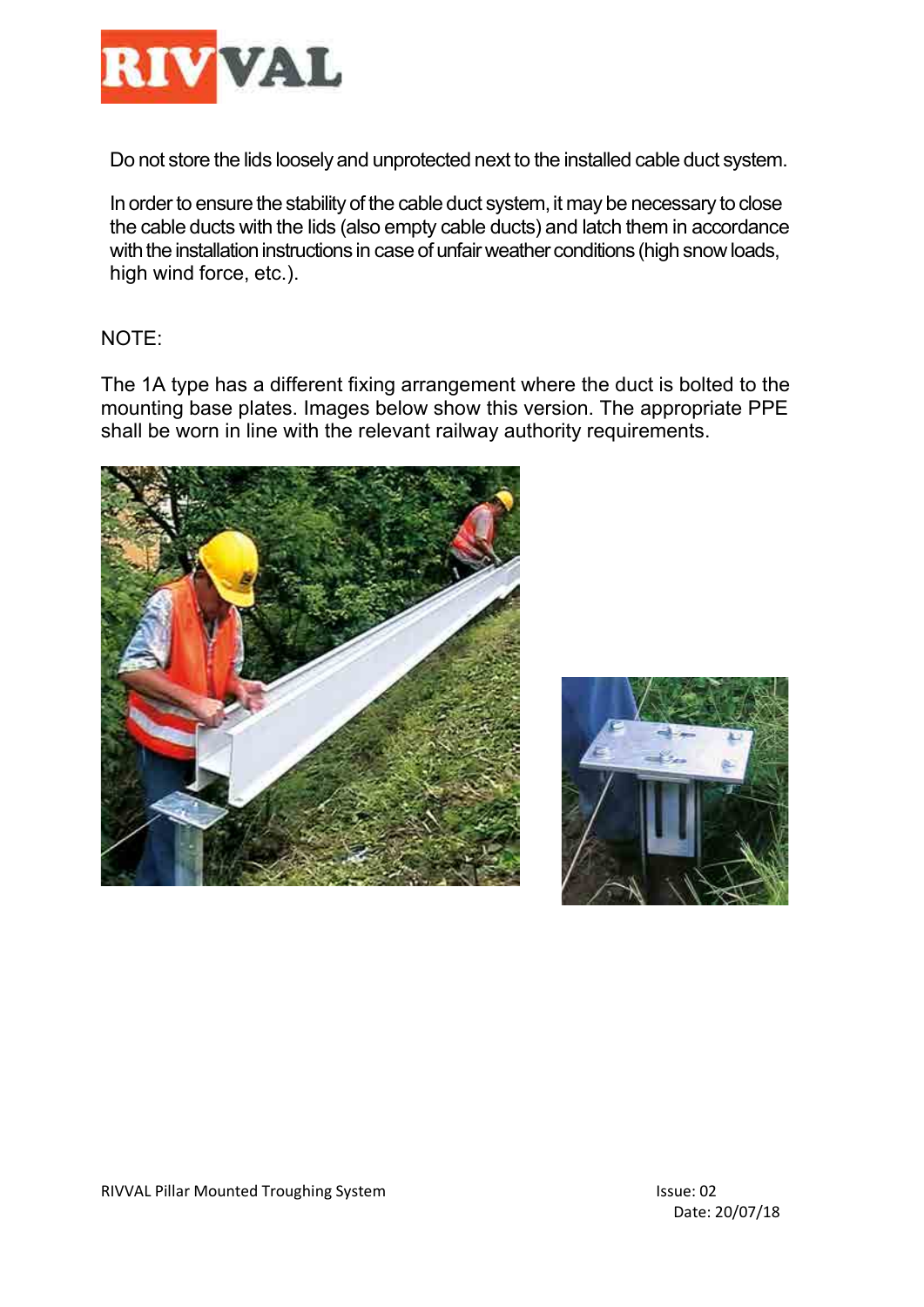

#### <span id="page-11-1"></span><span id="page-11-0"></span>**3.4 Mounting Hardware Accessories 3.4.1 Lowering Kit**

A specific mounting structure, also referred to as lowering kit (fig. 10), is required if the cable duct system is to be connected to an existing underground duct or if adaptations to the terrain are required.

The lowering kit is supplied loosely preassembled. The mounting structure consistsof a connectingangle,a hingedangle,andthe mounting plates (upper plates).

Bolt the angles to the steel props, using the bolts supplied (M1 2x45 ISO 4017, tightening torque 90 Nm). Position the angle with hinge pointing towards the underground duct / terrain protrusion, secure and bolt down. Then position the GRP duct loosely on the plate / push in and butt against the underground duct. Next, position the stop angle on the plate with the rigid connecting angle and use a pencil to scribe the cutting line for the mitre joint on the duct. The reference point is the centre of the steel prop. Mark the lines on both sides of the cable duct with a pencil.

The ducts are then cut, using appropriate equipment. Drill the two mounting holes –  $dia = 6$  mm – (on the sides of the trough profile), using the plate as a drilling jig. Mounting plate and the cable trough must lie flat when drilling the holes. Then attach the GRP trough to the mounting plate on both sides with the hinged angles and secure with grooved pins DIN 1476 – ISO 8746. Installation of the first horizontal GRP duct may now be started.

#### **Make sure to adhere to the specifiedgap clearance alsowhenlowering the ducts.**



Fig. 10 – Lowering kit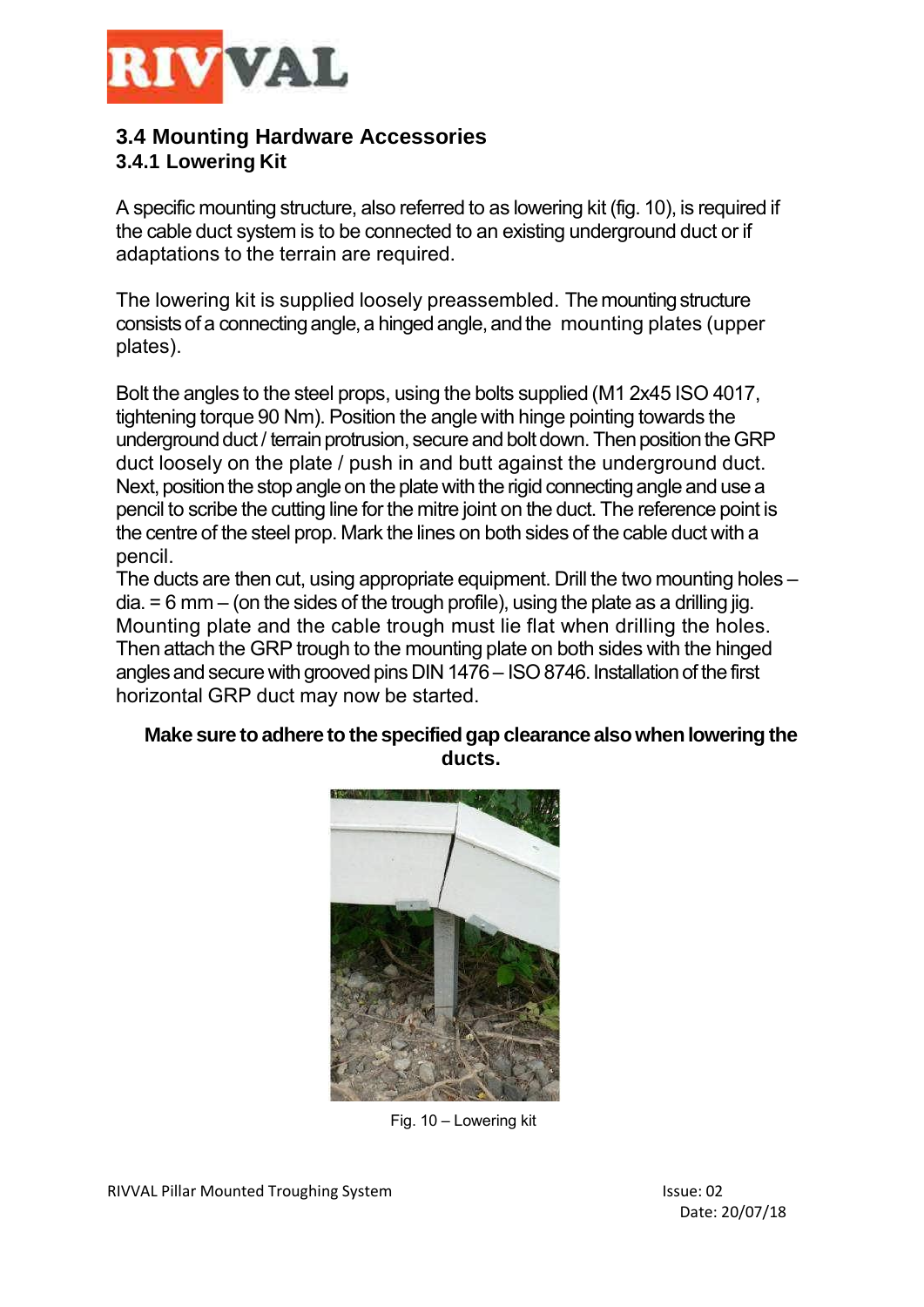

# **3.4.2 Cable Outlet Gland (Connecting Pipes)**

Place connecting pipes onto the cable trough floor at the desired position from above.

Mark the four mounting holes as well as the respective penetration on the cable trough floor with a pencil. Use a D 85 crown bit for cutting the penetration and an 8.5 mm drill bit for the mounting holes. Deburr the cable penetration with a file or sandpaper and then install the connecting pipe on the bottom of the cable trough from underneath , using the bolts supplied (M8x1 6 ISO7380 A2 – tightening torque 30-40 Nm - fig. 13). Insert the bolts through cable trough floor and base plate of the cable outlet gland from above to where the bolt's mushroom head is located inside the cable duct.



Fig. 13 – Cable outlet gland

#### **Caution: Use only a flex hose withthe same (or a higher) fire-protection rating than the GRP cable duct system**

#### <span id="page-12-0"></span>**3.4.3 Special Components**

Special consoles are used to run a cable route over engineering structures (bridges, overpasses, viaducts, etc.).

Prior to the installation work, determine the shape of the poles (round, square or rectangular tube, angled profile, etc.) and their dimension as well as spacing.



Fig. 11 – Special console on bridge railing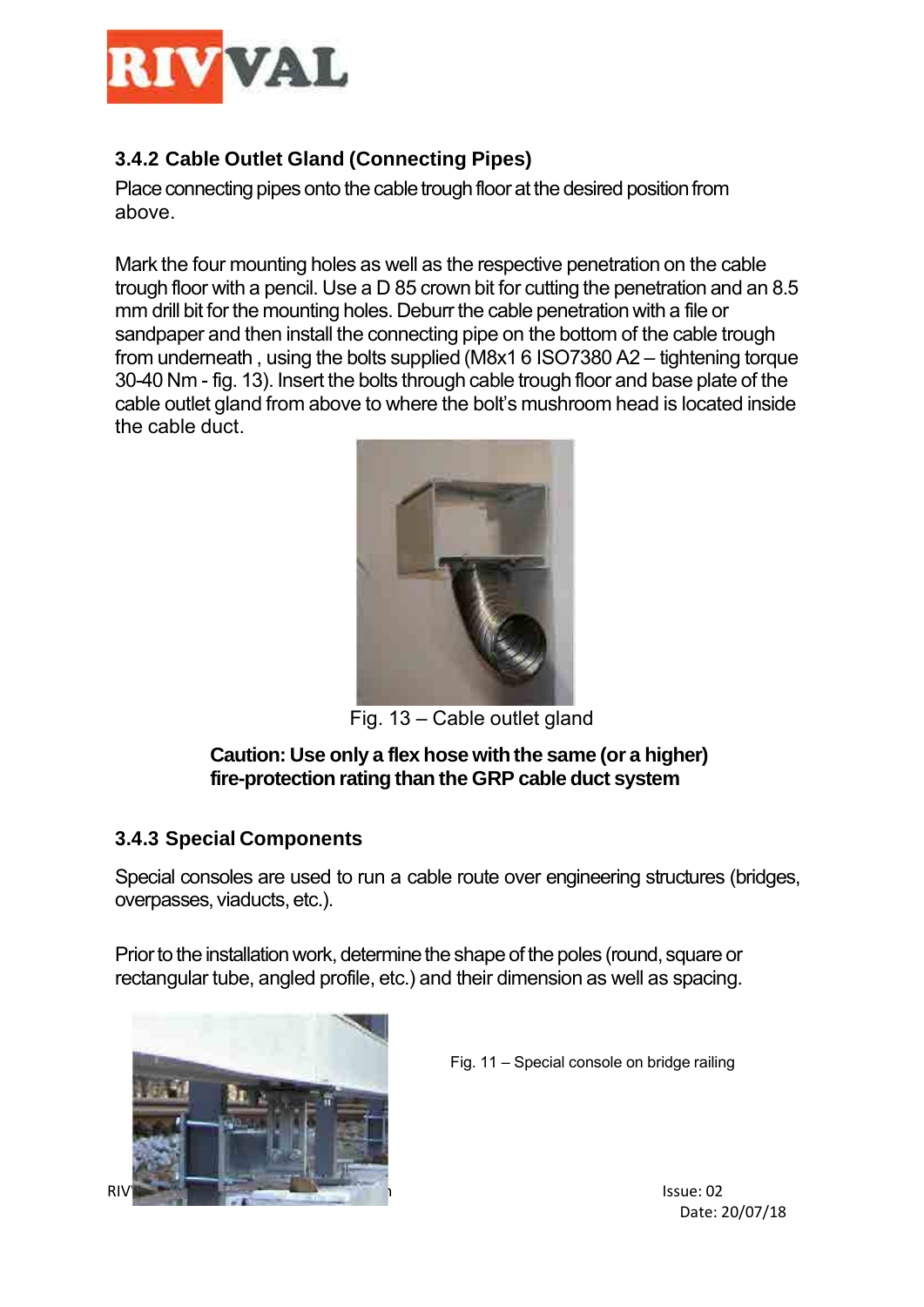

# <span id="page-13-0"></span>**3.4.4 Coupler Kit**

The coupler kit where required (fig. 14), is installed behind (as seen from the railroad track) the existing cable route.

Insert (push) the cable duct at the beginning and at the end onto one each prop with mounting plate and secure with grooved pins. Bolt the accompanying duct to the previously installed cable duct with a spacer plate (upstream and downstream of the cable inlet / outlet) in order to ensure proper installation of the lids. Manufacture the cut-outs as required on site, using appropriate tools (comply with the applicable accident prevention regulations !!!)

#### **No sharpedges that coulddamage the cables arepermittedon the cableducts.**

Use the bolts supplied to attach the end covers onto the openings at the beginning and end of the cable duct. After insertion of the cable coupler, position and close the lid (installation of the lid, cf. para. 4.3.2)



Fig. 14 – Coupler kit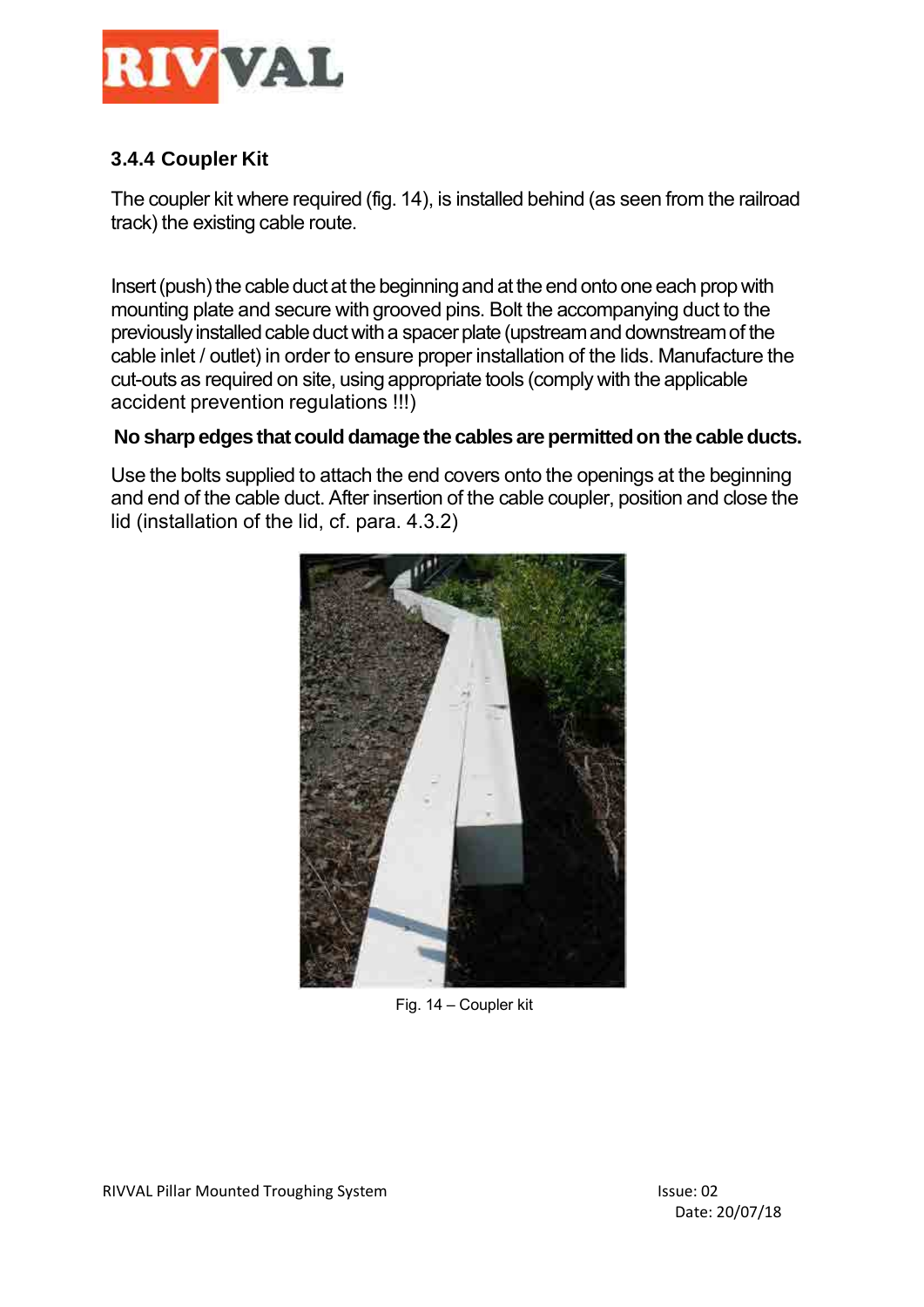

<span id="page-14-0"></span>**4.0 Exploded View**

#### **4.1 Exploded View Size 2**

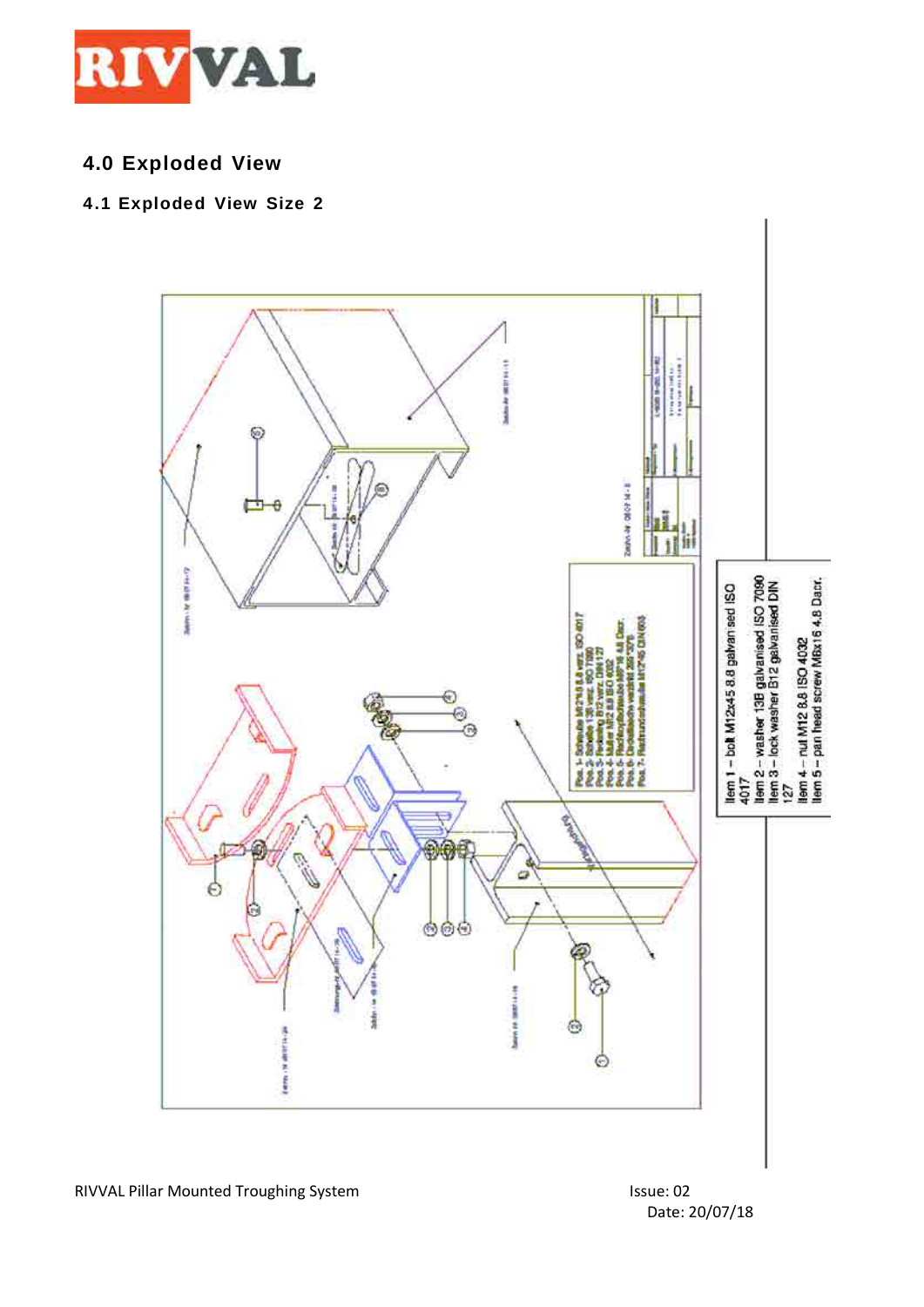

#### **5.0 Design Drawings 5.1 Overall Design Size 2**



Installation instructions RIVVAL pillar-mounted system